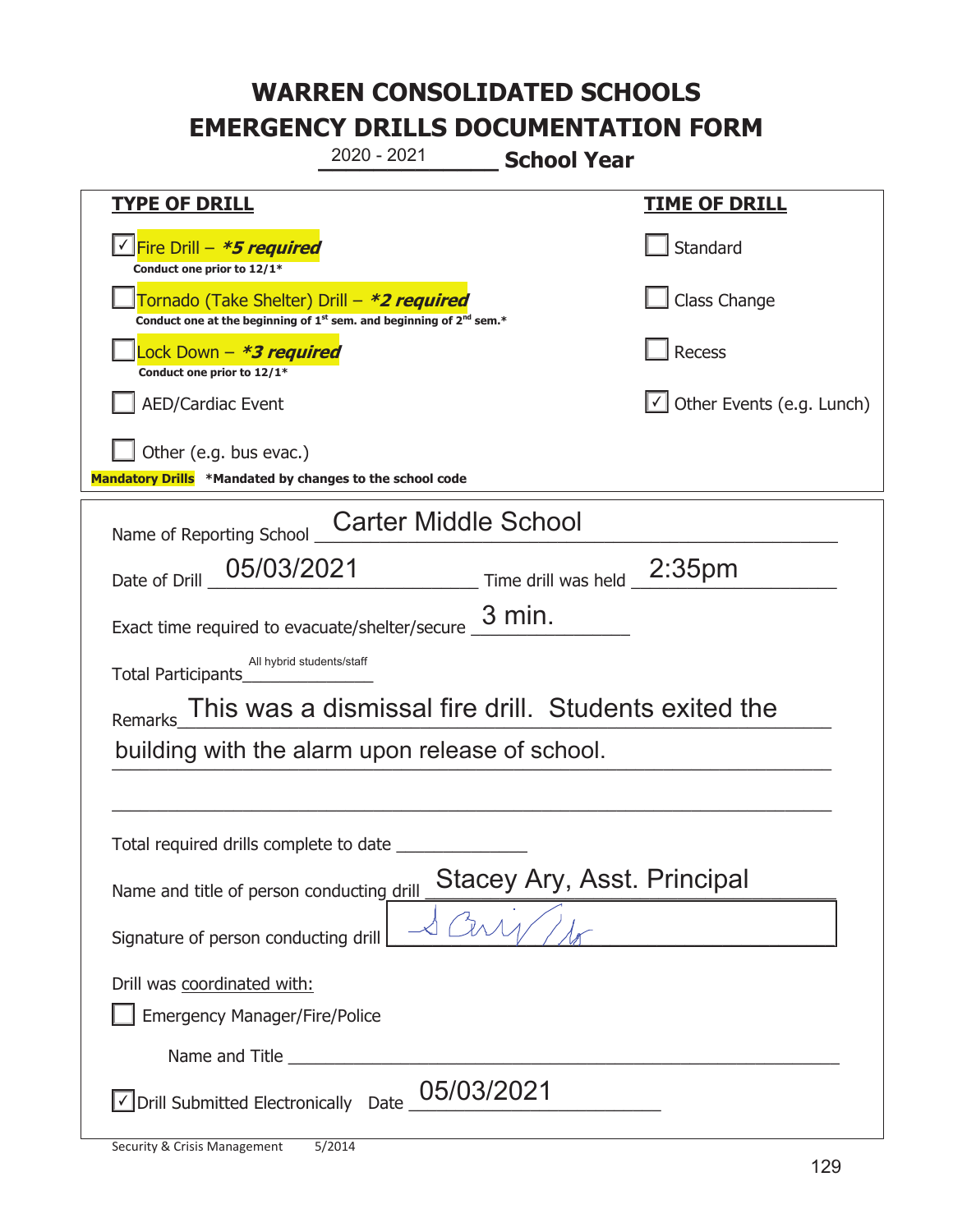|                                                                                                                                           | 2020 - 2021                                  | <b>School Year</b>                 |                           |
|-------------------------------------------------------------------------------------------------------------------------------------------|----------------------------------------------|------------------------------------|---------------------------|
| <b>TYPE OF DRILL</b>                                                                                                                      |                                              |                                    | <u>TIME OF DRILL</u>      |
| Fire Drill - *5 required<br>Conduct one prior to 12/1*                                                                                    |                                              |                                    | √ Standard                |
| Tornado (Take Shelter) Drill – *2 required<br>Conduct one at the beginning of 1 <sup>st</sup> sem. and beginning of 2 <sup>nd</sup> sem.* |                                              |                                    | Class Change              |
| Lock Down – <i>*<b>3 required</b></i><br>Conduct one prior to 12/1*                                                                       |                                              |                                    | Recess                    |
| <b>AED/Cardiac Event</b>                                                                                                                  |                                              |                                    | Other Events (e.g. Lunch) |
| Other (e.g. bus evac.)<br>Mandatory Drills *Mandated by changes to the school code                                                        |                                              |                                    |                           |
| Name of Reporting School                                                                                                                  | <b>Carter Middle School</b>                  |                                    |                           |
| 04/26/2021<br>Date of Drill                                                                                                               |                                              | Time drill was held _12:59pm       |                           |
| Exact time required to evacuate/shelter/secure                                                                                            |                                              | Less than 1 min                    |                           |
| All Hybrid Students<br>Total Participants                                                                                                 |                                              |                                    |                           |
| <b>Remarks</b>                                                                                                                            | This was an ALICE drill and it lasted approx |                                    |                           |
| 3 minutes.                                                                                                                                |                                              |                                    |                           |
|                                                                                                                                           |                                              |                                    |                           |
| Total required drills complete to date                                                                                                    |                                              |                                    |                           |
| Name and title of person conducting drill                                                                                                 |                                              | <b>Stacey Ary, Asst. Principal</b> |                           |
| Signature of person conducting drill                                                                                                      |                                              |                                    |                           |
| Drill was coordinated with:<br><b>Emergency Manager/Fire/Police</b><br>Name and Title                                                     | <b>Office Lienenann</b>                      |                                    |                           |
| √ Drill Submitted Electronically Date                                                                                                     | 04/26/2021                                   |                                    |                           |

T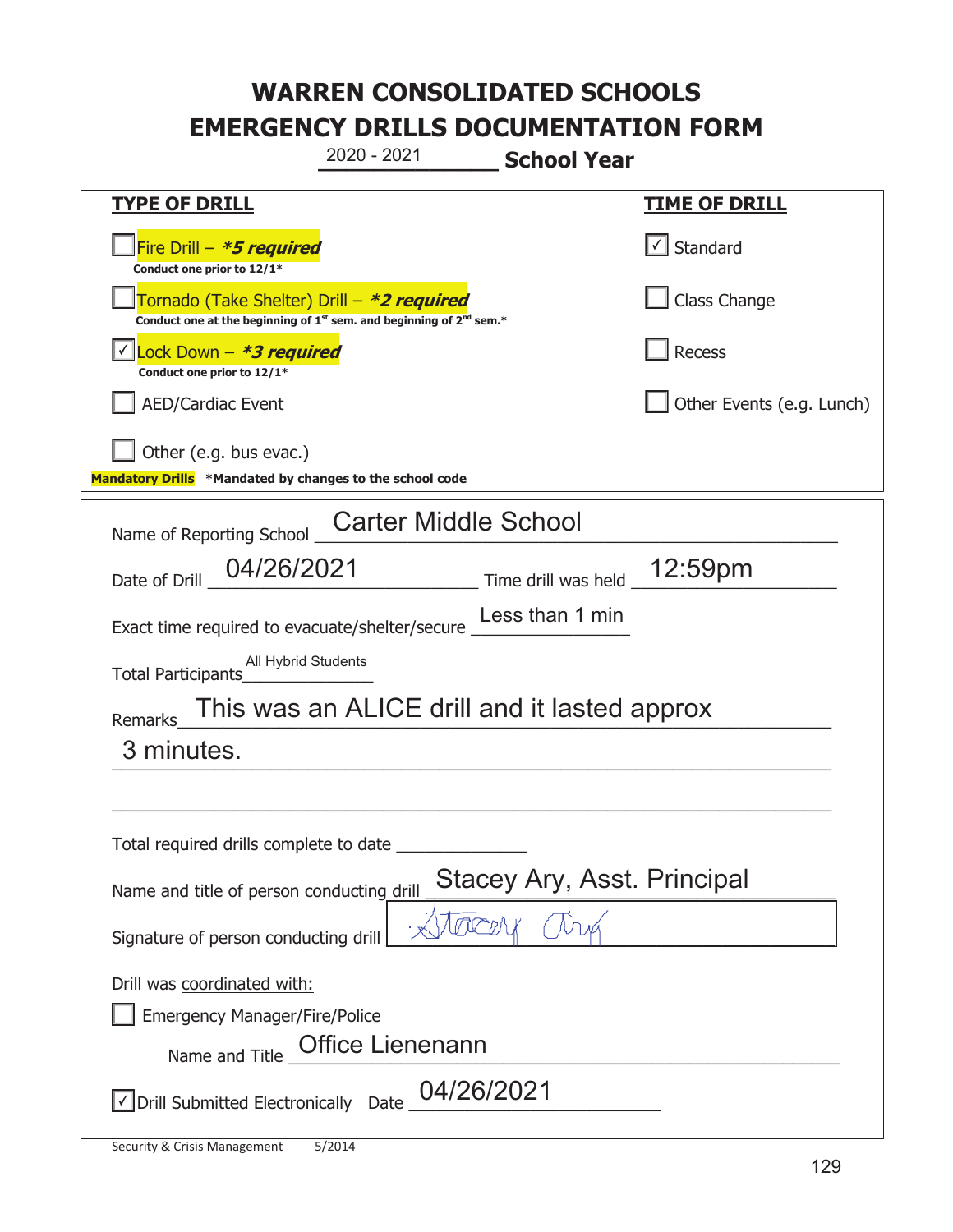| 2020/2021                                                                                                                                 | <b>School Year</b>                                                                                                                                                                 |
|-------------------------------------------------------------------------------------------------------------------------------------------|------------------------------------------------------------------------------------------------------------------------------------------------------------------------------------|
| <b>TYPE OF DRILL</b>                                                                                                                      | <b>TIME OF DRILL</b>                                                                                                                                                               |
| Sire Drill - *5 required<br>Conduct one prior to 12/1*                                                                                    | <b>Standard</b>                                                                                                                                                                    |
| Tornado (Take Shelter) Drill – *2 required<br>Conduct one at the beginning of 1 <sup>st</sup> sem. and beginning of 2 <sup>nd</sup> sem.* | <b>Class Change</b>                                                                                                                                                                |
| Lock Down - *3 required<br>Conduct one prior to 12/1*                                                                                     | <b>Recess</b>                                                                                                                                                                      |
| <b>AED/Cardiac Event</b>                                                                                                                  | Other Events (e.g. Lunch)                                                                                                                                                          |
| Other (e.g. bus evac.)<br>Mandatory Drills *Mandated by changes to the school code                                                        |                                                                                                                                                                                    |
| Name of Reporting School _Carter Middle                                                                                                   |                                                                                                                                                                                    |
| 04/15/2021<br>Date of Drill                                                                                                               | $\begin{array}{c} \begin{array}{c} \textcolor{red}{\textbf{12:20pm}} \end{array} \end{array}$ Time drill was held $\begin{array}{c} \textcolor{red}{\textbf{12:20pm}} \end{array}$ |
| Exact time required to evacuate/shelter/secure $\frac{2}{1}$ min.                                                                         |                                                                                                                                                                                    |
| 10<br><b>Total Participants</b>                                                                                                           |                                                                                                                                                                                    |
| Remarks_Teaching/support staff all remote                                                                                                 |                                                                                                                                                                                    |
|                                                                                                                                           |                                                                                                                                                                                    |
| Total required drills complete to date _________                                                                                          |                                                                                                                                                                                    |
| Name and title of person conducting drill_Stacey Ary, Assistant Principal                                                                 |                                                                                                                                                                                    |
| Signature of person conducting drill                                                                                                      |                                                                                                                                                                                    |
| Drill was coordinated with:                                                                                                               |                                                                                                                                                                                    |
| <b>Emergency Manager/Fire/Police</b>                                                                                                      |                                                                                                                                                                                    |
|                                                                                                                                           |                                                                                                                                                                                    |
| Drill Submitted Electronically Date 04/15/2021                                                                                            |                                                                                                                                                                                    |

 $\hat{\mathbf{r}}$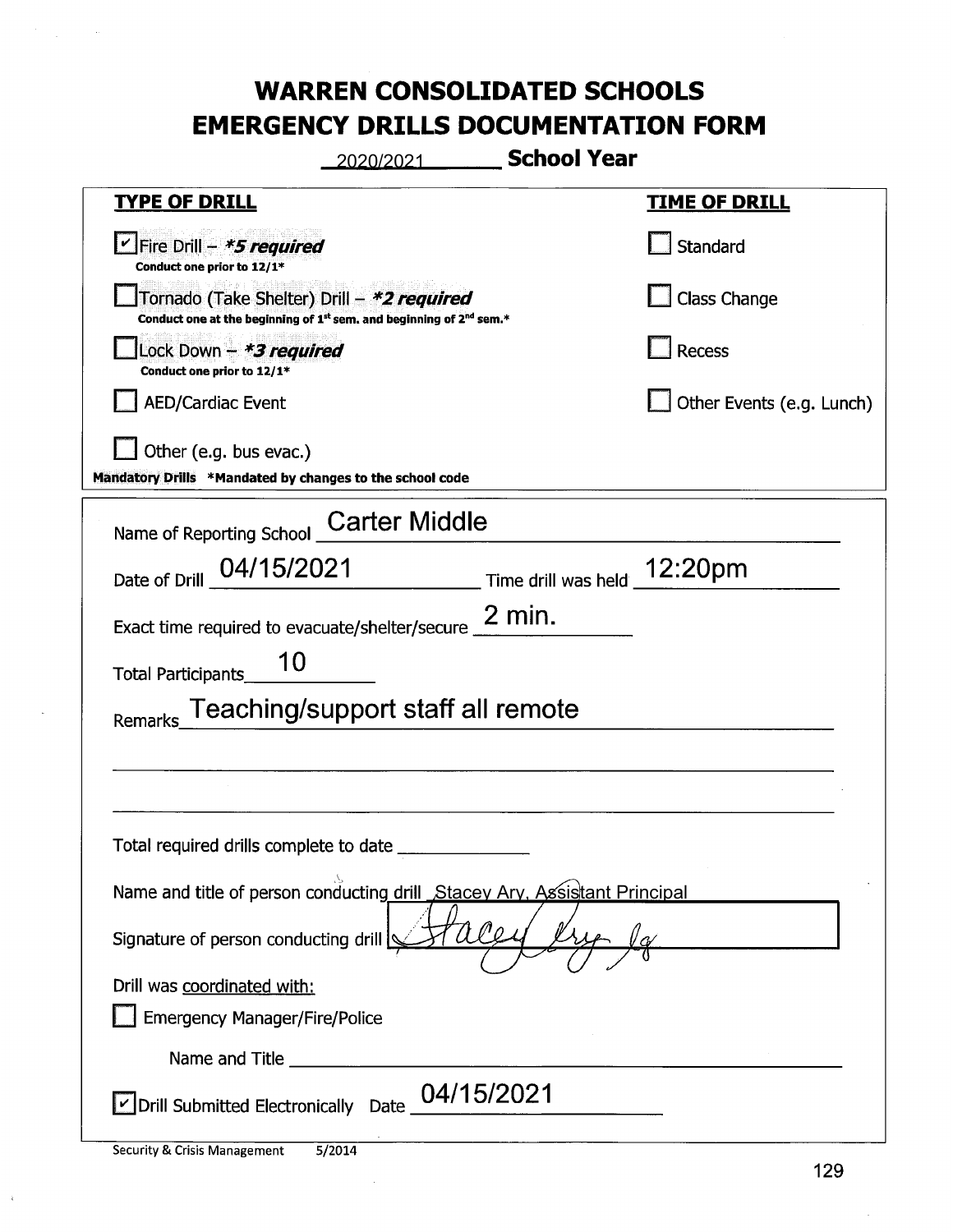|                                                                                                                                           | 20/21                                      | <b>School Year</b>          |                           |
|-------------------------------------------------------------------------------------------------------------------------------------------|--------------------------------------------|-----------------------------|---------------------------|
| <u>TYPE OF DRILL</u>                                                                                                                      |                                            |                             | <u>TIME OF DRILL</u>      |
| Fire Drill - *5 required<br>Conduct one prior to 12/1*                                                                                    |                                            |                             | Standard                  |
| Tornado (Take Shelter) Drill – *2 required<br>Conduct one at the beginning of 1 <sup>st</sup> sem. and beginning of 2 <sup>nd</sup> sem.* |                                            |                             | Class Change              |
| Lock Down - *3 required<br>Conduct one prior to 12/1*                                                                                     |                                            |                             | Recess                    |
| <b>AED/Cardiac Event</b>                                                                                                                  |                                            |                             | Other Events (e.g. Lunch) |
| Other (e.g. bus evac.)<br>Mandatory Drills *Mandated by changes to the school code                                                        |                                            |                             |                           |
| Name of Reporting School                                                                                                                  | <b>Carter Middle</b>                       |                             |                           |
| Date of Drill _ 3/29/2021                                                                                                                 |                                            |                             |                           |
| Exact time required to evacuate/shelter/secure                                                                                            |                                            | $5 \,\mathrm{min}$ .        |                           |
| <b>Entire School</b><br><b>Total Participants</b>                                                                                         |                                            |                             |                           |
| <b>Remarks</b>                                                                                                                            | This was an ALICE/lockdown drill. Students |                             |                           |
| were present (face-to-face students only). Drill wen                                                                                      |                                            |                             |                           |
| well.                                                                                                                                     |                                            |                             |                           |
| Total required drills complete to date _                                                                                                  | 7                                          |                             |                           |
| Name and title of person conducting drill                                                                                                 |                                            | Stacey Ary, Asst. Principal |                           |
| Signature of person conducting drill                                                                                                      |                                            |                             |                           |
| Drill was coordinated with:<br><b>Emergency Manager/Fire/Police</b>                                                                       |                                            |                             |                           |
|                                                                                                                                           |                                            |                             |                           |
| √ Drill Submitted Electronically Date                                                                                                     | 04/15/2021                                 |                             |                           |

T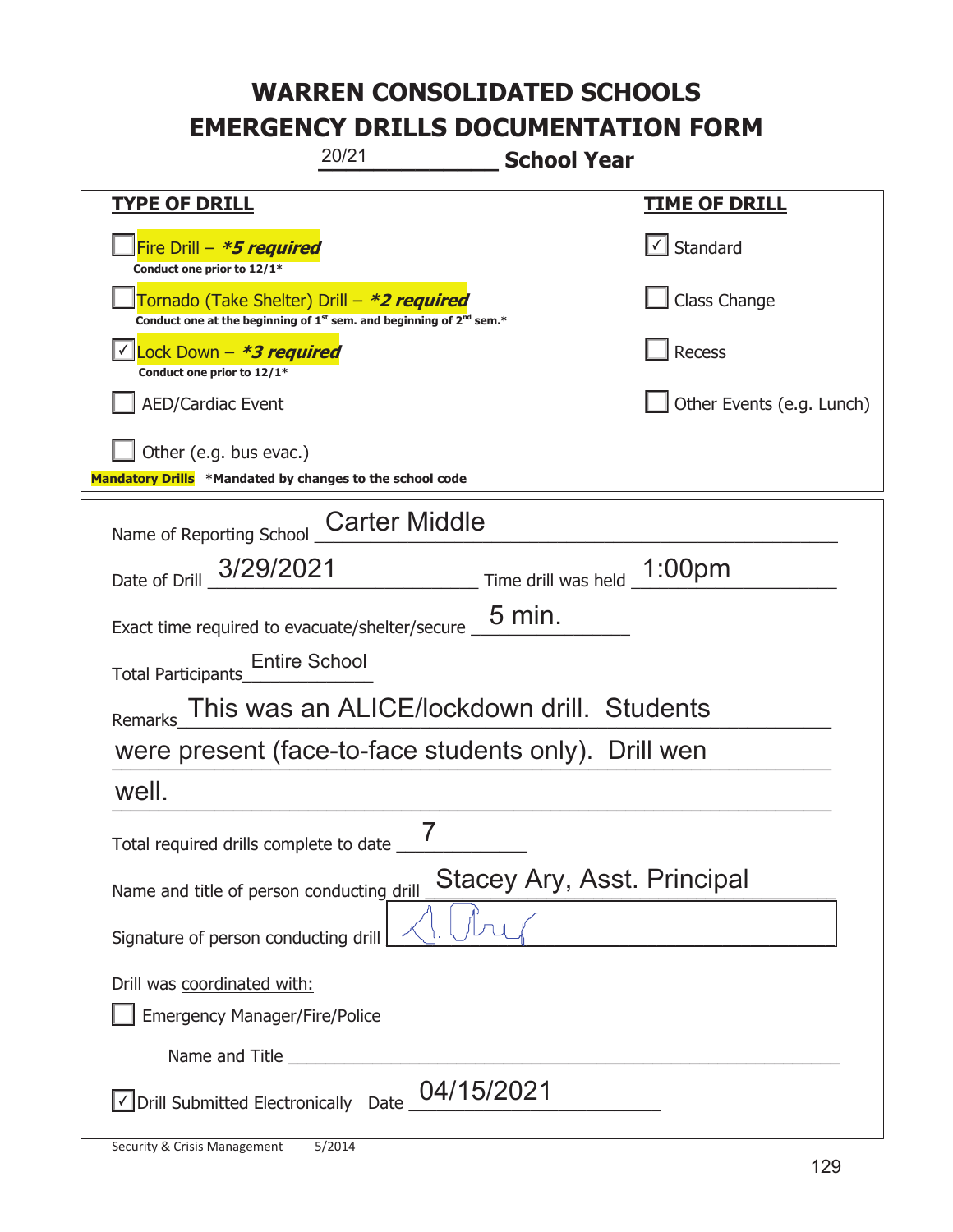| 20/21                                                                                                                                     | <b>School Year</b>                 |
|-------------------------------------------------------------------------------------------------------------------------------------------|------------------------------------|
| <b>TYPE OF DRILL</b>                                                                                                                      | <u>TIME OF DRILL</u>               |
| Fire Drill - *5 required<br>Conduct one prior to 12/1*                                                                                    | √ Standard                         |
| Tornado (Take Shelter) Drill – *2 required<br>Conduct one at the beginning of 1 <sup>st</sup> sem. and beginning of 2 <sup>nd</sup> sem.* | Class Change                       |
| ock Down – <b>*3 required</b><br>Conduct one prior to 12/1*                                                                               | <b>Recess</b>                      |
| <b>AED/Cardiac Event</b>                                                                                                                  | Other Events (e.g. Lunch)          |
| Other (e.g. bus evac.)<br>Mandatory Drills *Mandated by changes to the school code                                                        |                                    |
| <b>Carter Middle School</b><br>Name of Reporting School                                                                                   |                                    |
| Date of Drill 03/24/2021                                                                                                                  | Time drill was held 1:15pm         |
| Exact time required to evacuate/shelter/secure _                                                                                          | $3$ min.                           |
| <b>Total Participants</b>                                                                                                                 |                                    |
| Students and most of the staff were remote learning<br>Remarks                                                                            |                                    |
|                                                                                                                                           |                                    |
|                                                                                                                                           |                                    |
| 8<br>Total required drills complete to date _                                                                                             |                                    |
| Name and title of person conducting drill                                                                                                 | <b>Stacey Ary, Asst. Principal</b> |
| Signature of person conducting drill                                                                                                      |                                    |
| Drill was coordinated with:                                                                                                               |                                    |
| <b>Emergency Manager/Fire/Police</b>                                                                                                      |                                    |
|                                                                                                                                           |                                    |
| √Drill Submitted Electronically Date 04/15/2021                                                                                           |                                    |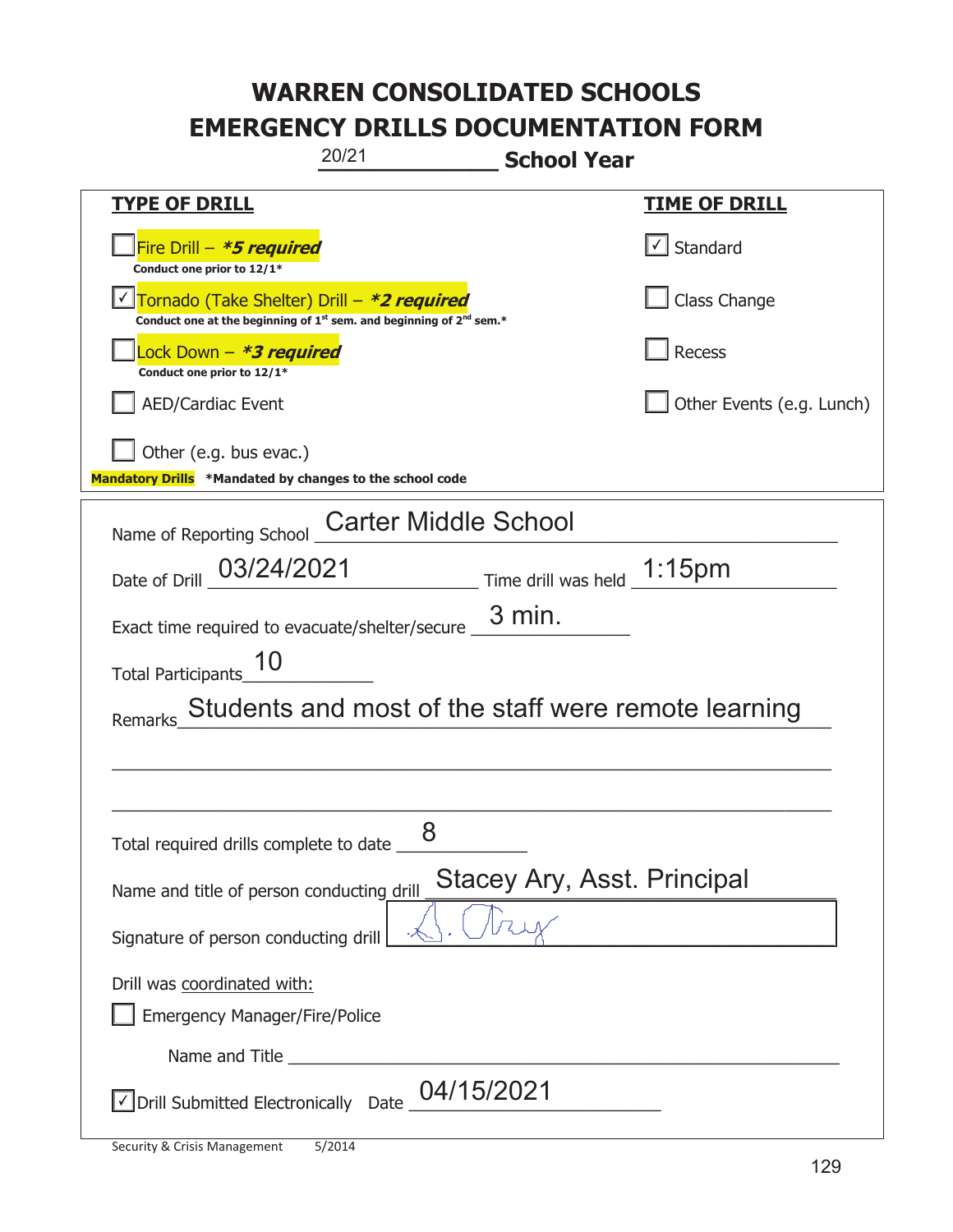|                                                                                                                                           | 2020 - 2021          | <b>School Year</b>         |                                                       |
|-------------------------------------------------------------------------------------------------------------------------------------------|----------------------|----------------------------|-------------------------------------------------------|
| <u>TYPE OF DRILL</u>                                                                                                                      |                      |                            | <b>TIME OF DRILL</b>                                  |
| Fire Drill - *5 required<br>Conduct one prior to 12/1*                                                                                    |                      |                            | $\cup$ Standard                                       |
| Tornado (Take Shelter) Drill – *2 required<br>Conduct one at the beginning of 1 <sup>st</sup> sem. and beginning of 2 <sup>nd</sup> sem.* |                      |                            | Class Change                                          |
| Lock Down - <b>*3 required</b><br>Conduct one prior to 12/1*                                                                              |                      |                            | <b>Recess</b>                                         |
| <b>AED/Cardiac Event</b>                                                                                                                  |                      |                            | Other Events (e.g. Lunch)                             |
| Other (e.g. bus evac.)<br>Mandatory Drills *Mandated by changes to the school code                                                        |                      |                            |                                                       |
| Name of Reporting School                                                                                                                  | <b>Carter Middle</b> |                            |                                                       |
| 01/12/2021<br>Date of Drill                                                                                                               |                      | Time drill was held 1:15pm |                                                       |
| Exact time required to evacuate/shelter/secure                                                                                            |                      | $5 \text{ min}$            |                                                       |
| Total Participants                                                                                                                        |                      |                            |                                                       |
| <b>Remarks</b>                                                                                                                            |                      |                            | This drill occurred during remote learning. The staff |
| who were in the building were aware of the drill and in a                                                                                 |                      |                            |                                                       |
| safe location.                                                                                                                            |                      |                            |                                                       |
| Total required drills complete to date $\frac{1}{\sqrt{2}}$                                                                               | 5                    |                            |                                                       |
| Name and title of person conducting drill                                                                                                 |                      |                            | Chris Shepard, Acting Principal                       |
| Signature of person conducting drill                                                                                                      |                      |                            |                                                       |
| Drill was coordinated with:<br><b>Emergency Manager/Fire/Police</b>                                                                       |                      |                            |                                                       |
|                                                                                                                                           |                      |                            |                                                       |
| $\sqrt{\phantom{a}}$ Drill Submitted Electronically Date $\sqrt{01/12/2021}$                                                              |                      |                            |                                                       |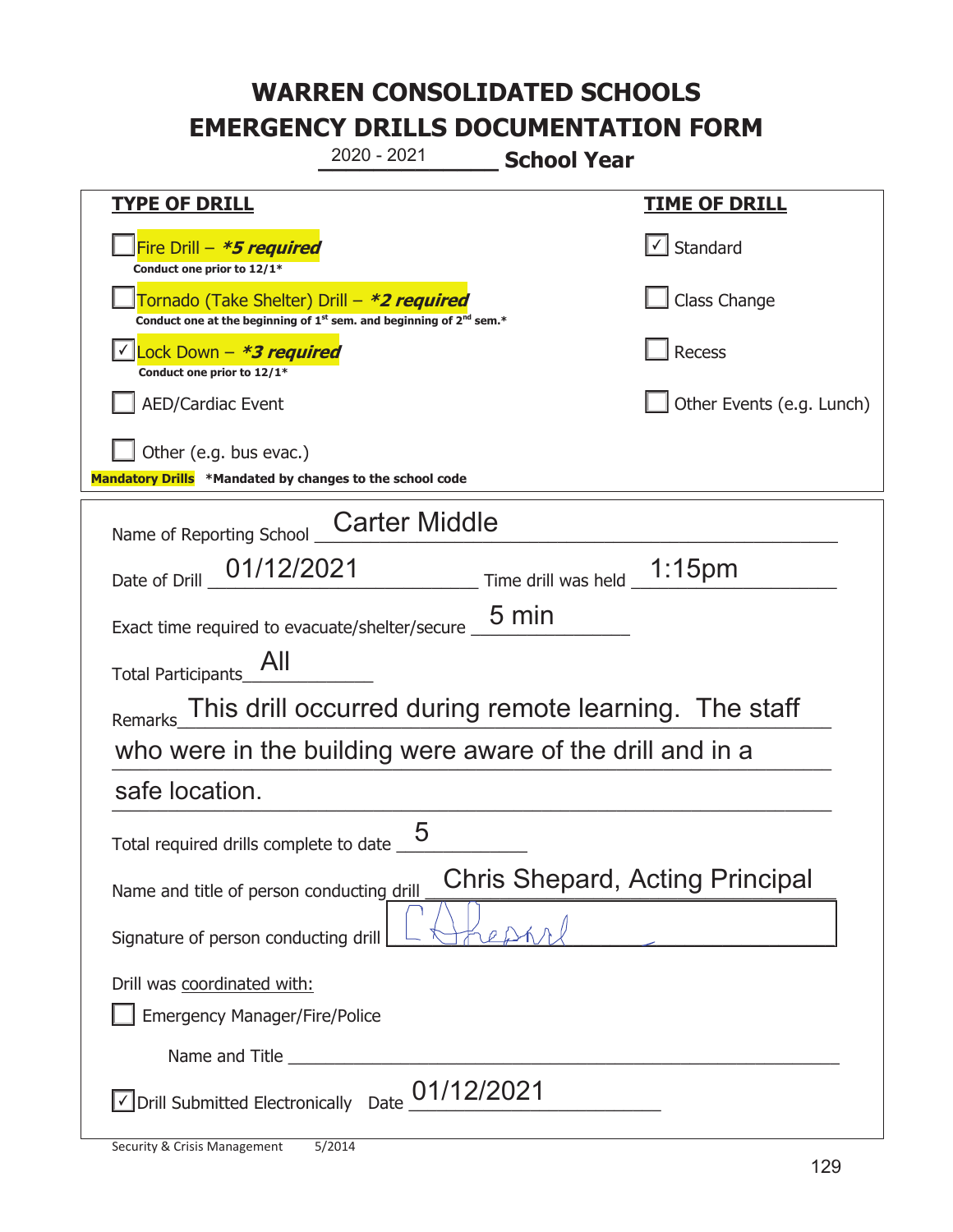**\_\_\_\_\_\_\_\_\_\_\_\_\_ School Year TYPE OF DRILL TIME OF DRILL**  侊Fire Drill – **\*5 required Conduct one prior to 12/1\***   $\boxed{\checkmark}$  Standard 侊Tornado (Take Shelter) Drill – **\*2 required** ✔ **Conduct one at the beginning of 1<sup>st</sup> sem. and beginning of 2<sup>nd</sup> sem.\*** Class Change 侊Lock Down – **\*3 required Conduct one prior to 12/1\* Recess** AED/Cardiac Event and the contract of the contract of the Contract of Contract of Contract of Contract of Contract of Contract of Contract of Contract of Contract of Contract of Contract of Contract of Contract of Contract Other (e.g. bus evac.) **Mandatory Drills \*Mandated by changes to the school code**  Name of Reporting School Carter Middle Date of Drill  $\frac{01/12/2021}{2}$  Time drill was held  $\frac{10:00am}{2}$ Exact time required to evacuate/shelter/secure  $\frac{2 \text{ min}}{2}$ Total Participants\_All\_\_\_\_\_\_\_\_\_\_ Remarks\_This drill occurred during remote learning. There were only a few staff members in the building. Everyone was in their appropriate shelter stations. Total required drills complete to date \_ Name and title of person conducting drill Signature of person conducting drill Drill was coordinated with: ܆ Emergency Manager/Fire/Police Name and Title  $\triangledown$  Drill Submitted Electronically Date  $\underline{01/12/2021}$ 2020 - 2021 4 (1Tornado) Chris Shepard, Acting Princpal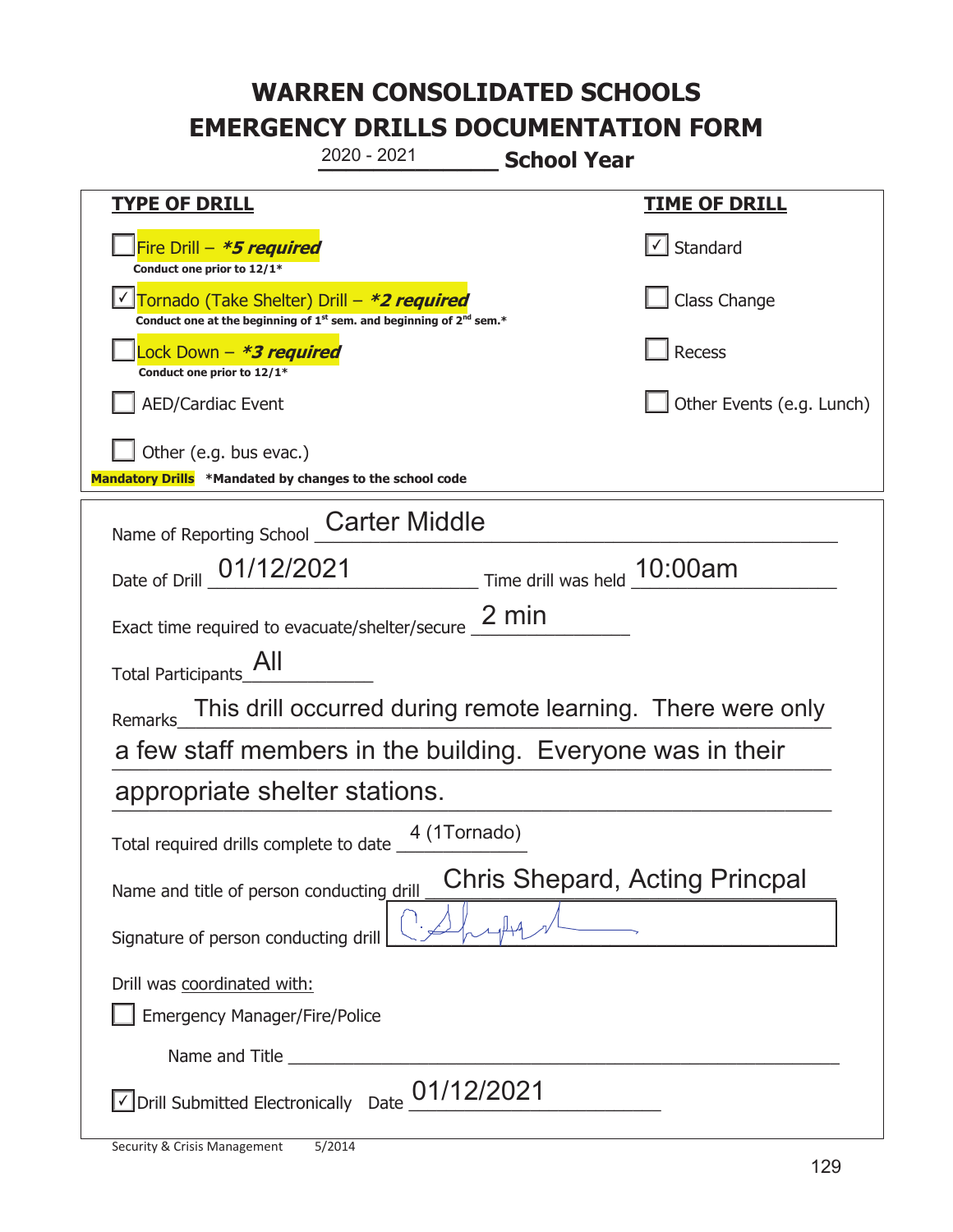| 20/21<br><b>School Year</b>                                                                                                               |                           |
|-------------------------------------------------------------------------------------------------------------------------------------------|---------------------------|
| <b>TYPE OF DRILL</b>                                                                                                                      | <b>TIME OF DRILL</b>      |
| Fire Drill - *5 required<br>Conduct one prior to 12/1*                                                                                    | $\sf I$ Standard          |
| Tornado (Take Shelter) Drill – *2 required<br>Conduct one at the beginning of 1 <sup>st</sup> sem. and beginning of 2 <sup>nd</sup> sem.* | Class Change              |
| Lock Down - <b>*3 required</b><br>Conduct one prior to 12/1*                                                                              | Recess                    |
| <b>AED/Cardiac Event</b>                                                                                                                  | Other Events (e.g. Lunch) |
| Other (e.g. bus evac.)<br>Mandatory Drills *Mandated by changes to the school code                                                        |                           |
| <b>Carter Middle School</b><br>Name of Reporting School                                                                                   |                           |
| Date of Drill _ 11/17/2020<br>Time drill was held __1:15pm                                                                                |                           |
| 5 min<br>Exact time required to evacuate/shelter/secure _                                                                                 |                           |
| Total Participants_All School                                                                                                             |                           |
| THIS WAS AN ALICE DRILL. Officer Lienenann was present for the drill.<br>Remarks                                                          |                           |
| Due to remote student learning, there were very limited staff and students in the building.                                               |                           |
|                                                                                                                                           |                           |
| Total required drills complete to date __                                                                                                 |                           |
| Amy Hendry, Prinicpal<br>Name and title of person conducting drill                                                                        |                           |
| Signature of person conducting drill                                                                                                      |                           |
| Drill was coordinated with:                                                                                                               |                           |
| <b>Emergency Manager/Fire/Police</b>                                                                                                      |                           |
| <b>District and Officer Lienenann</b><br>Name and Title                                                                                   |                           |
| √Drill Submitted Electronically Date 11/17/2020                                                                                           |                           |

t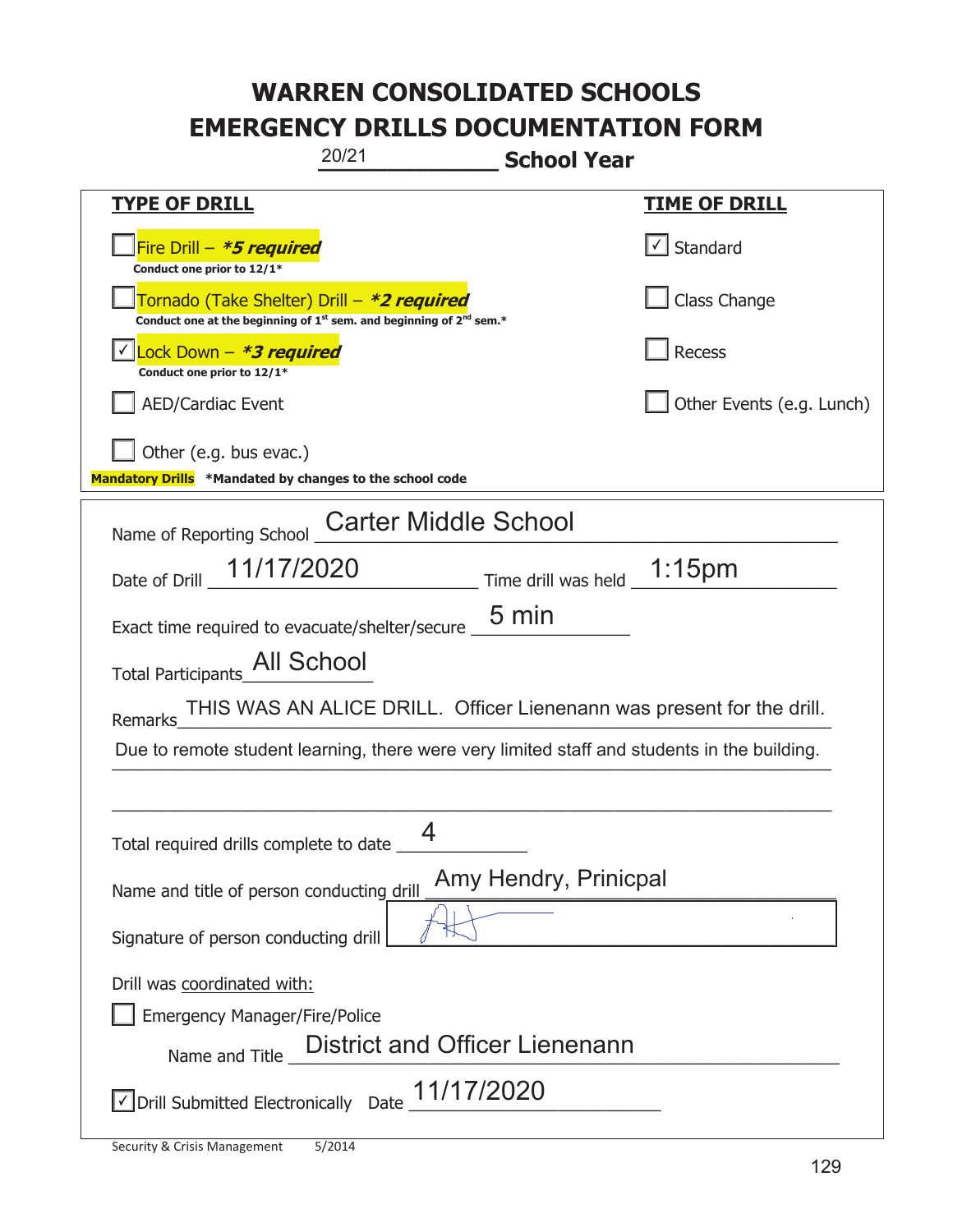|                                                                                                                                           | 2020-2021            | <b>School Year</b> |                                                                                  |
|-------------------------------------------------------------------------------------------------------------------------------------------|----------------------|--------------------|----------------------------------------------------------------------------------|
| <b>TYPE OF DRILL</b>                                                                                                                      |                      |                    | <b>TIME OF DRILL</b>                                                             |
| Fire Drill - *5 required<br>Conduct one prior to 12/1*                                                                                    |                      |                    | $\cup$ Standard                                                                  |
| Tornado (Take Shelter) Drill – *2 required<br>Conduct one at the beginning of 1 <sup>st</sup> sem. and beginning of 2 <sup>nd</sup> sem.* |                      |                    | Class Change                                                                     |
| Lock Down – <b>*<i>3 required</i></b><br>Conduct one prior to 12/1*                                                                       |                      |                    | Recess                                                                           |
| <b>AED/Cardiac Event</b>                                                                                                                  |                      |                    | Other Events (e.g. Lunch)                                                        |
| Other (e.g. bus evac.)<br>Mandatory Drills *Mandated by changes to the school code                                                        |                      |                    |                                                                                  |
| Name of Reporting School                                                                                                                  | <b>Carter Middle</b> |                    |                                                                                  |
| Date of Drill 11/09/20 Time drill was held 8:00am                                                                                         |                      |                    |                                                                                  |
| Exact time required to evacuate/shelter/secure                                                                                            |                      | $3$ min.           |                                                                                  |
| All staff in building<br>Total Participants                                                                                               |                      |                    |                                                                                  |
| <b>Remarks</b>                                                                                                                            |                      |                    | Due to remote learning, only staff and select Special Education students present |
|                                                                                                                                           |                      |                    |                                                                                  |
| Total required drills complete to date                                                                                                    | 3                    |                    |                                                                                  |
| Name and title of person conducting drill                                                                                                 |                      |                    | Paul Yestrepski, Asst. Principal                                                 |
| Signature of person conducting drill                                                                                                      |                      |                    |                                                                                  |
| Drill was coordinated with:<br><b>Emergency Manager/Fire/Police</b>                                                                       |                      |                    |                                                                                  |
|                                                                                                                                           |                      |                    |                                                                                  |
| √ Drill Submitted Electronically Date                                                                                                     | 11/09/20             |                    |                                                                                  |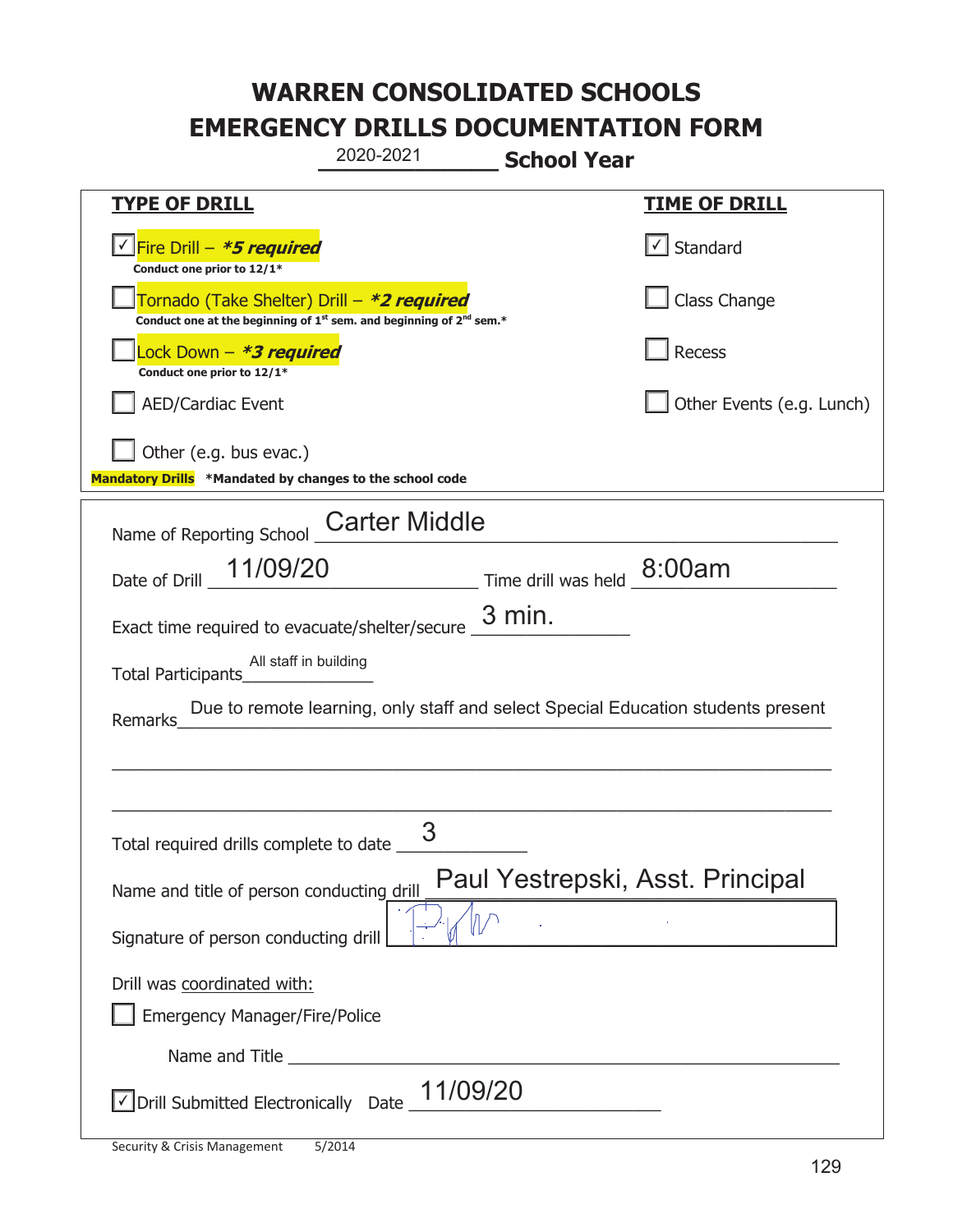|                                                                                    | 2020-2021                                                                                   | <b>School Year</b>                                                          |                                                                                          |
|------------------------------------------------------------------------------------|---------------------------------------------------------------------------------------------|-----------------------------------------------------------------------------|------------------------------------------------------------------------------------------|
| <b>TYPE OF DRILL</b>                                                               |                                                                                             |                                                                             | <u>TIME OF DRILL</u>                                                                     |
| Fire Drill - *5 required<br>Conduct one prior to 12/1*                             |                                                                                             |                                                                             | $\lfloor \angle \rfloor$ Standard                                                        |
| Tornado (Take Shelter) Drill – *2 required                                         | Conduct one at the beginning of 1 <sup>st</sup> sem. and beginning of 2 <sup>nd</sup> sem.* |                                                                             | Class Change                                                                             |
| Lock Down - *3 required<br>Conduct one prior to 12/1*                              |                                                                                             |                                                                             | Recess                                                                                   |
| <b>AED/Cardiac Event</b>                                                           |                                                                                             |                                                                             | Other Events (e.g. Lunch)                                                                |
| Other (e.g. bus evac.)<br>Mandatory Drills *Mandated by changes to the school code |                                                                                             |                                                                             |                                                                                          |
| Name of Reporting School                                                           | <b>Carter Middle School</b>                                                                 |                                                                             |                                                                                          |
| 10/8/2020<br>Date of Drill                                                         |                                                                                             | $\frac{1.15 \text{ PM}}{2}$ Time drill was held $\frac{1.15 \text{ PM}}{2}$ |                                                                                          |
| Exact time required to evacuate/shelter/secure                                     |                                                                                             | 3 Minutes                                                                   |                                                                                          |
| 45 Adults & 6 MISD Students<br>Total Participants                                  |                                                                                             |                                                                             |                                                                                          |
| Remarks                                                                            |                                                                                             |                                                                             | Due to Covid Staff & Students are not here in the building at the time of the Fire Drill |
|                                                                                    |                                                                                             |                                                                             |                                                                                          |
| Total required drills complete to date $\frac{2}{3}$                               |                                                                                             |                                                                             |                                                                                          |
| Name and title of person conducting drill                                          |                                                                                             |                                                                             | Paul Yestrepsky - Assistant Principal                                                    |
| Signature of person conducting drill                                               | <b>DU</b>                                                                                   | patropoky                                                                   |                                                                                          |
| Drill was coordinated with:<br><b>Emergency Manager/Fire/Police</b>                |                                                                                             |                                                                             |                                                                                          |
|                                                                                    |                                                                                             |                                                                             |                                                                                          |
| √ Drill Submitted Electronically Date                                              | 10/8/2020                                                                                   |                                                                             |                                                                                          |

t